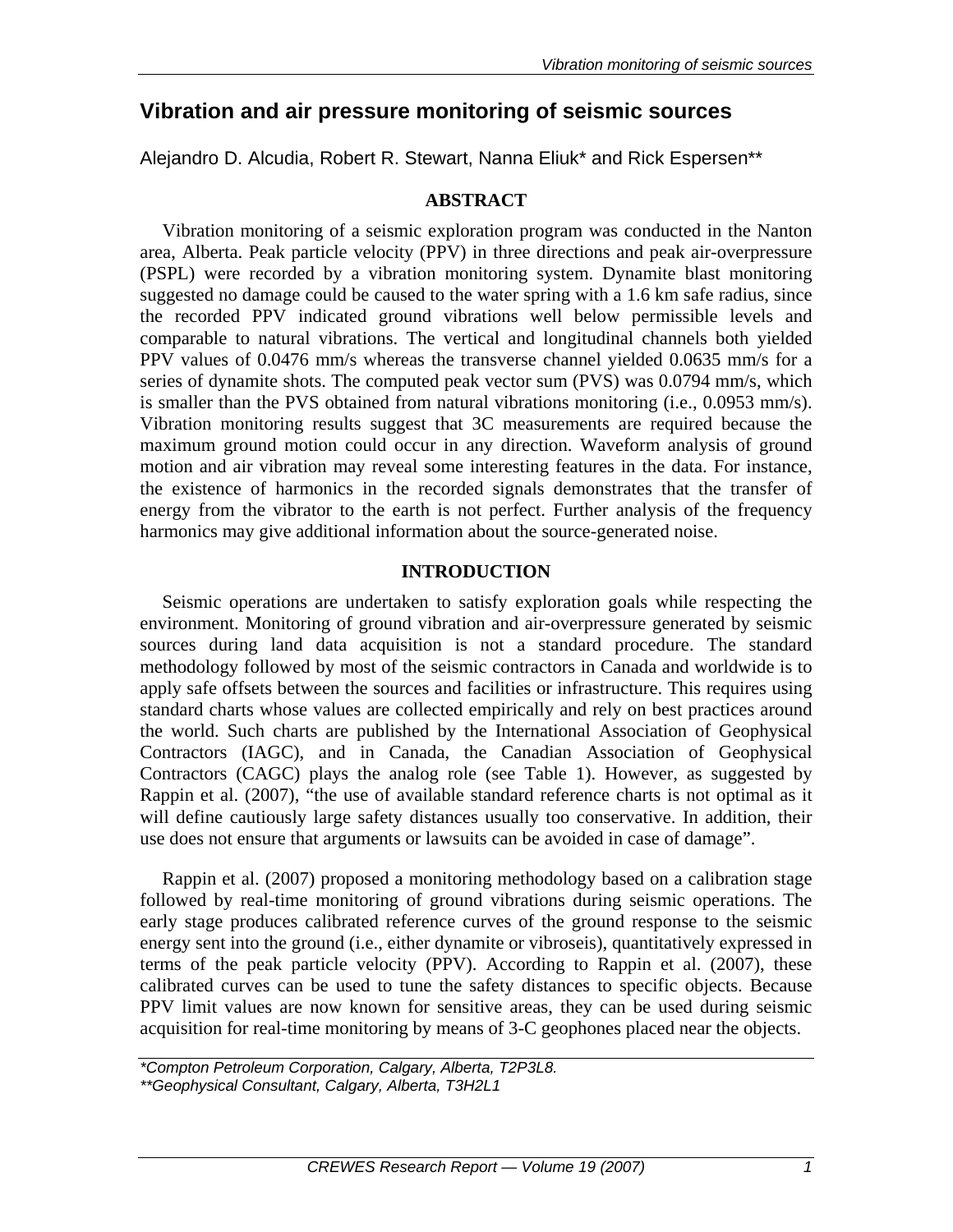The industrial and cultural impact of vibration monitoring approaches during seismic operations could be significant. On the one hand, seismic data quality can be improved as a function of reducing gaps in the fold. In addition, the calibrated curves of ground response could be presented as reference material in case of contention between the seismic contractor and complainant (Rappin et al., 2007). In other cases, measurement of PPV versus distance is legally accepted to prove that seismic operations are not causing damage to near objects (WorleyParson Komex, 2007). On the other hand, it might not be cost-prohibited since only a small additional crew or specialized contractor would be required. Vibration monitoring of seismic sources can be used to achieve an optimal tradeoff between seismic data quality, safety operations and environmental protection.

The aim of this paper is to describe the measurements and typical instrumentation involved in vibration monitoring. A case study is also presented of vibration monitoring during a seismic exploration program at Nanton, Alberta, in which dynamite and vibroseis sources were successfully monitored to protect the valuable water springs in the Nanton area.

| Canada Oil and Gas Geophysical Operations Regulations (SOR/96-117) |                    |                         |                  |
|--------------------------------------------------------------------|--------------------|-------------------------|------------------|
| <b>Facility</b>                                                    | Stand-off distance |                         |                  |
|                                                                    | $2 >$ kg dynamite  | $2 <$ kg dynamite $<$ 4 | <b>Vibroseis</b> |
| Dam                                                                | 64 m               | 90 m                    | 100 m            |
| Oil or gas well                                                    | 32 <sub>m</sub>    | 45 m                    | 15 <sub>m</sub>  |
| Pipeline                                                           | 32 <sub>m</sub>    | 45 m                    | 15 <sub>m</sub>  |
| Structure with concrete base                                       | 64 m               | 90 m                    | 50 <sub>m</sub>  |
| Residence                                                          | 64 m               | 90 <sub>m</sub>         | 50 <sub>m</sub>  |
| Area of public congregation                                        | 64 m               | 90 m                    | 50 <sub>m</sub>  |
| Water well                                                         | 64 m               | 90 <sub>m</sub>         | 100 m            |

Table 1. Stand-off distances applied by the CAGC.

## **IMPERFECT SEISMIC SOURCES**

Ground vibrations and air-overpressure are direct consequences of using imperfect seismic sources for natural resources exploration. Gupta et al. (1988), in a study of ground and air vibration predictions generated by buried explosions, suggested that an explosion is an imperfect use of energy. When dynamite is detonated at a certain depth below the earth's surface, approximately 20 to 30% of its energy is utilized in fragmenting the rock or other materials around. Part of the energy is not only transmitted through the earth in the form of seismic waves (i.e., used for seismic exploration) or vibrations, but also dissipated in the air, producing noise. Gupta et al. (1988) explained that the vertical vibration of the earth's surface produces an equivalent particle velocity in the air, which results in air vibration of the same frequency as the seismic waves.

In the vibroseis case, it is well known that nearly two-thirds of the energy generated by a vibroseis truck is in the form of surface waves and the rest in the form of body waves (Oriard, 1994; Kalinski, 2007). However, one effective way of attenuating surface waves while at the same time enhancing body waves is by controlling the frequency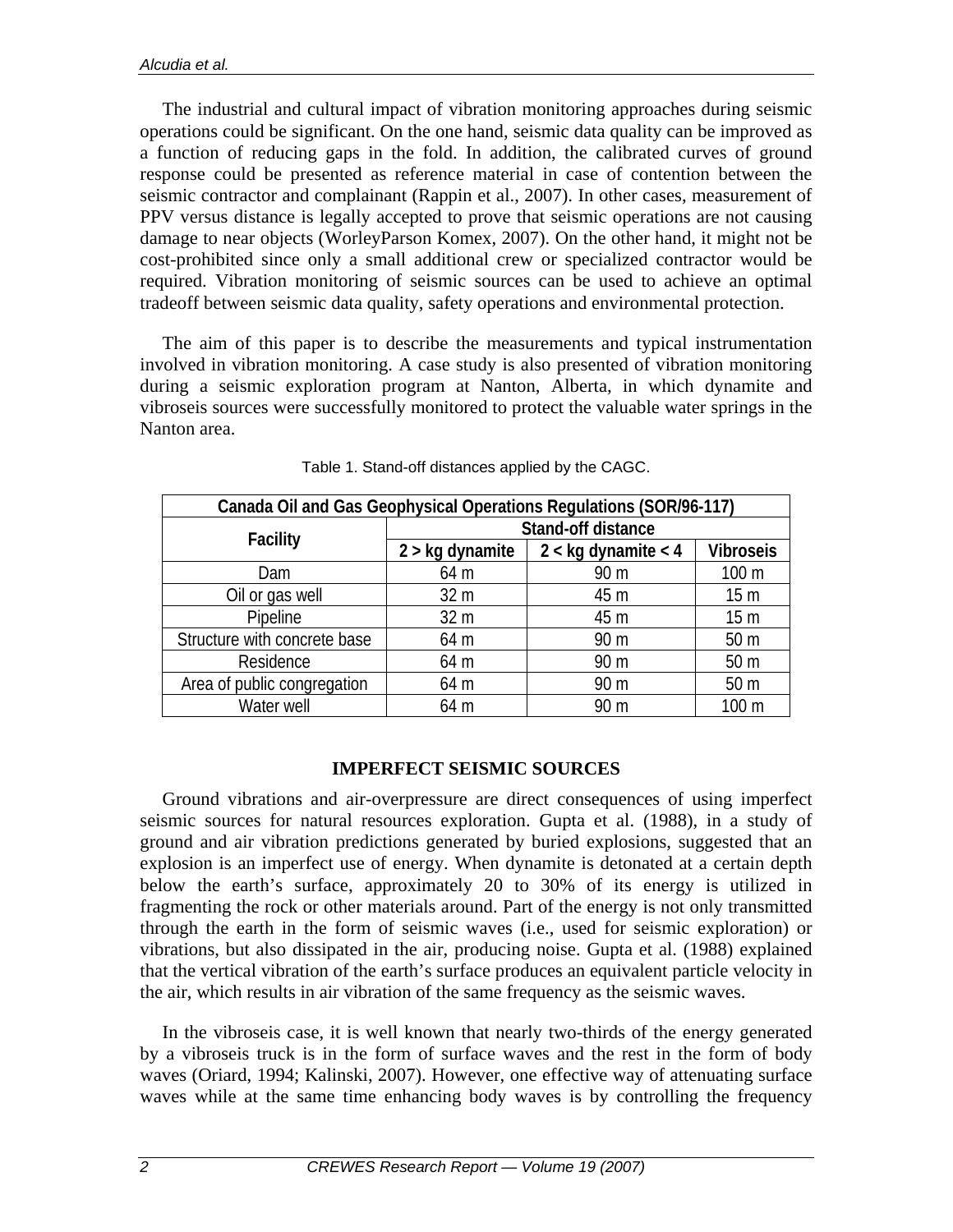spectrum of the sweep. When operating in an urban environments or hard-soil environments in general (e.g., roads, highways, gravel roads, etc.), the vibroseis source produces a significant amount of surface vibrations which could damage close structures. Oriard (1994) wrote: "If the vibrations can be felt and heard, it is quite common that many of the observers will regard the motion as potentially damaging to their houses, even though the vibrations may be below any reasonable threshold of damage". In such cases, vibration monitoring programs are very helpful to respond to damage claims.

## **INSTRUMENTATION AND MEASUREMENTS**

A vibration monitoring program requires measurements of particle velocities in three directions because several features are responsible for the variation of these at a given distance. For instance, the geological and soil conditions, the type of seismic source, the type of waves, and the wavefield spreading geometry, affect the magnitude and direction of propagation of induced ground vibrations. Therefore, the strongest ground vibrations are expected to occur in any of the three directions (i.e., vertical, longitudinal, and transverse). In the case of air vibrations, these are transmitted through the air; hence, weather conditions replace geology as a principal variable (Sharp and Yule, 1998).

Typical instrumentation for vibration monitoring consists of a triaxial geophone, a microphone and the recording system, referred to as vibration monitor. This configuration is typical for peak particle velocity and air-overpressure measurements. However, other type of sensors could be used such as accelerometers or hydrophones, depending on the physical variable to be measured and the site environment (e.g., land, water, swamp, etc.). The sampling frequencies are larger than those used in seismic data acquisition, therefore sampling frequencies in the range 1 kHz - 16 kHz are not uncommon.

The peak particle velocity (PPV) is the most accepted and used indicator of vibration levels. Most regulations and standards prescribe vibrations thresholds in terms of the PPV. For each recorded waveform, the maximum particle velocity over the total recorded time is regarded as the peak particle velocity (see Figure 1). This type of particle velocity must not be confused with the velocity with which the wave propagates through the medium (i.e., information of interest in seismic exploration).



FIG. 1. Peak particle velocity definition (From Instantel, 2001).

The peak vector sum (PVS) is often preferred over the PPV because it reflects the effect of the other two components. Both have units of mm/s with slightly different magnitudes. In most blasting, the PVS occurs at about the same time as the PPV of one of the components, but the addition of the other two components increases its magnitude. In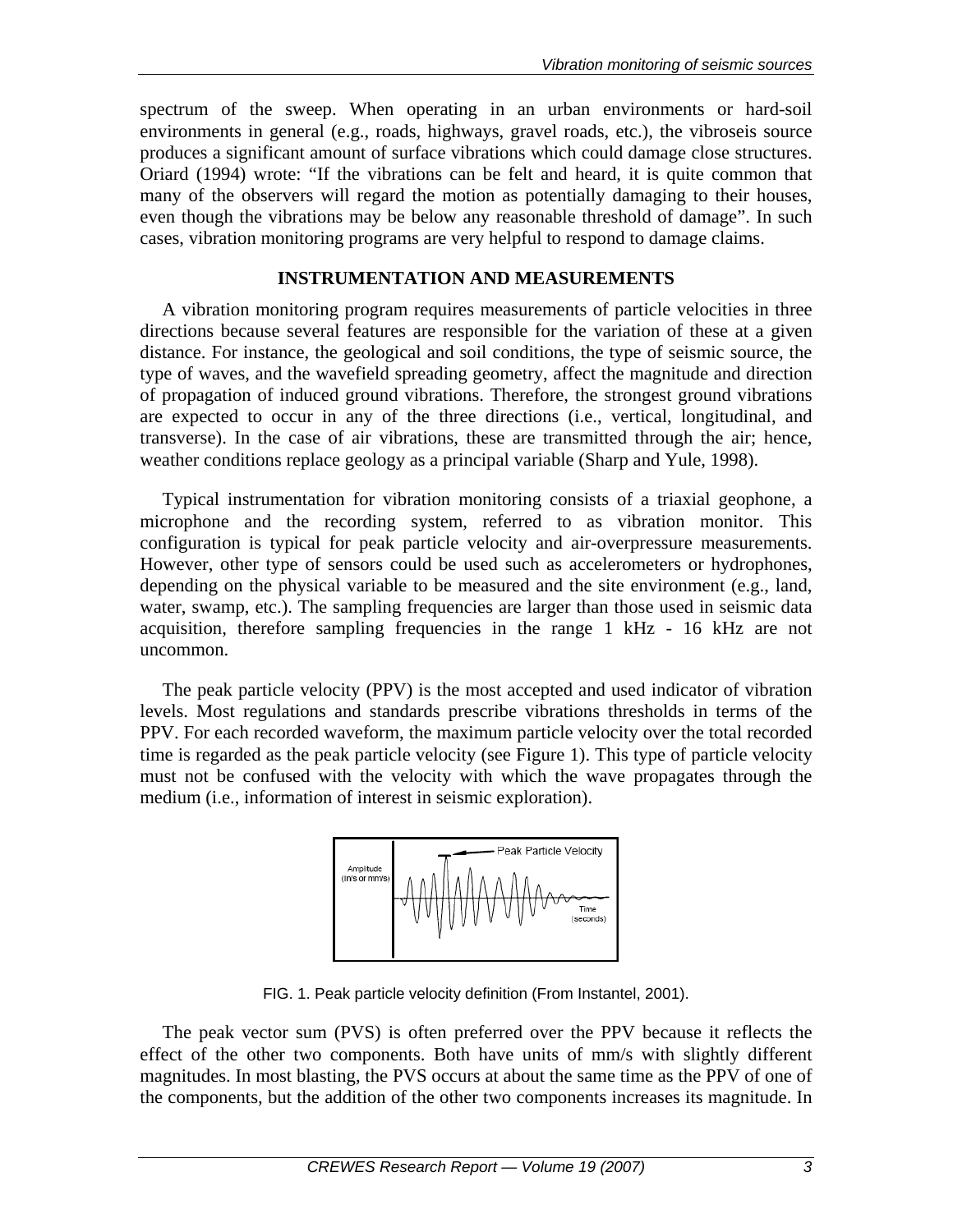other words, the peak vector sum represents the resultant particle velocity magnitude. Recall that the magnitude of the resultant vector is always greater than the magnitude of its individual components. It is computed by squaring and summing the samples of each component at a time *t*, and then taking the square root of each sum. The maximum of theses sums is the peak vector sum and does not necessarily occur at the PPV of an individual waveform.

Air vibration is measured with a microphone whose output units are pressure (Pascals). Peak Sound Pressure Level (PSPL) is the analogous to PPV and determines the maximum overpressure. It if often referred to as air-overpressure because microphones measure pressure changes with respect to the atmospheric pressure level. This pressure amounts to roughly 100,000 Pa. Then, sound pressure is defined as the difference between the actual instantaneous pressure due to sound and the atmospheric pressure. Therefore, sound pressure has a much smaller value than the one corresponding to the atmospheric pressure.

The zero-crossing frequency (ZC frequency) is an approximation of the frequency of the peak particle velocity. It is computed by taking the inverse of the period between two consecutives zero crossings at the peak. It's an approximate measurement because the peak in a waveform may be the result of a band of frequency components.

#### **REGULATIONS**

The United States Bureau of Mines (UBSM) RI 8507 standard states that for frequencies between 3 and 10 Hz, the PPV should be kept below a threshold level of 13 mm/s to reduce the potential of damage. The threshold level increases with increasing frequency to 51 mm/s at 40 Hz and remains constant at 51 mm/s for frequencies above 40 Hz (Kalinski, 2007).

## **A CASE STUDY: NANTON, ALBERTA**

WorleyParsons Komex was contracted by Compton Petroleum Corporation to conduct the vibration monitoring of a seismic exploration program in the area around Nanton, Alberta. The survey area was in the proximity close to water springs which are economically important for the Nanton community. There was a concern about the potential damage to the water springs caused by seismic activities. Therefore, the aim of the project was to monitor vibrations generated by vibroseis and dynamite sources. The recordings and their analysis are further discussed in a document prepared by WorleyParsons Komex (2007). However, we present and analyze some waveforms of peak particle velocity and air-overpressure recorded at the field.

The Vibroseis array consisted of four buggy-mounted Mertz model 8 vibrators. There were six sweeps (8-125 Hz) of 18s length each. Dynamite shots consisted of 2 kg of buried explosives in holes 15 m deep. The vibration monitor system was a Blasmate II developed by Instantel. It recorded four channels with a sampling rate of 1024 samples per second (1.024 kHz). The triaxial geophone and microphone both had bandpass responses from 2Hz to 250Hz.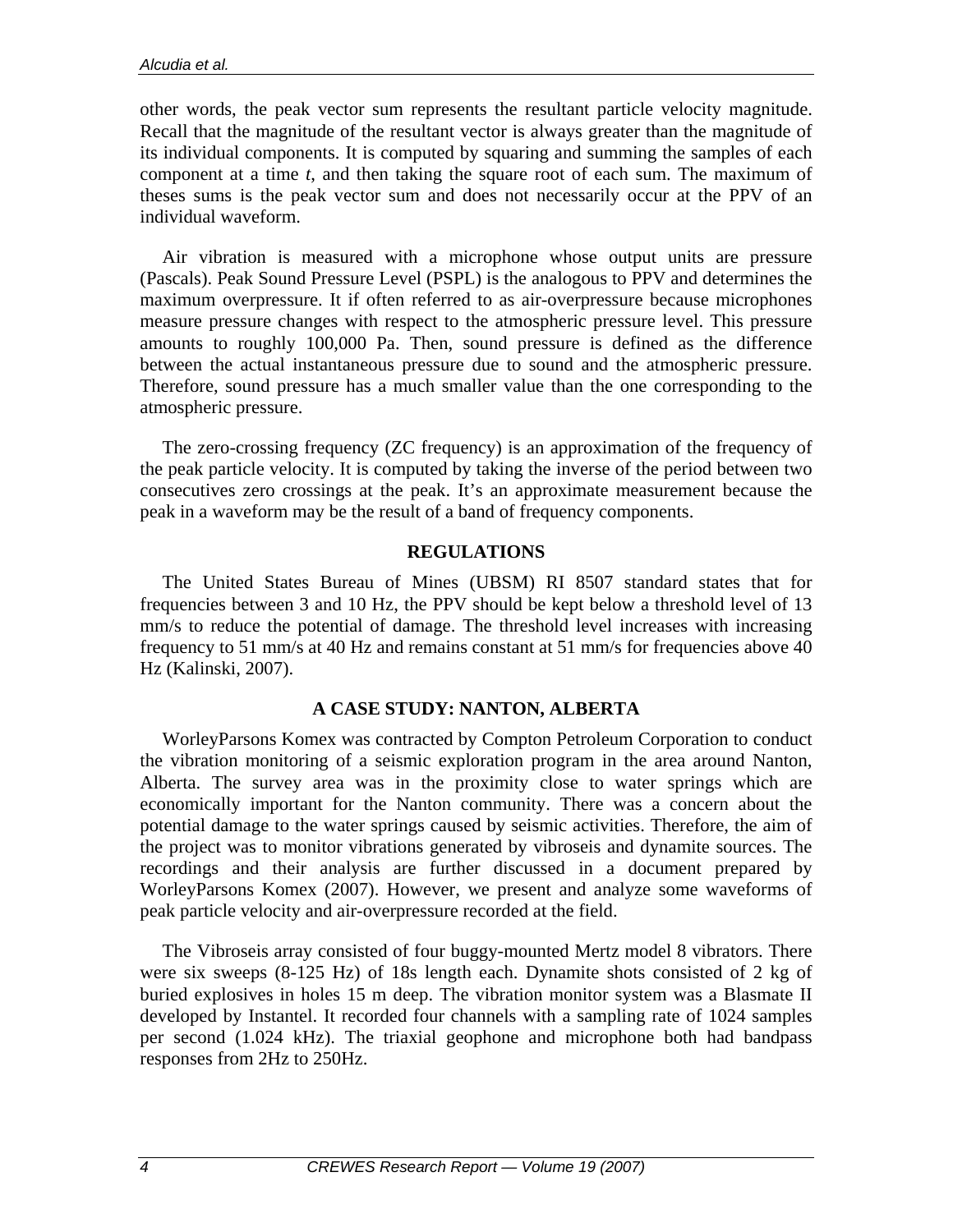The methodology consisted of two monitoring points. One monitor system was placed at the Nanton water spring for continuously recording ambient vibrations and the PPV for each of the shot points. The second vibration monitor was placed at a specific shot point from where all shots within a single seismic line were monitored. The methodology was repeated for all seismic lines in the survey. A 10 s waveform was recorded for a variety of distances between the fixed points and fired shot points. Figure 2 shows the monitoring area and vibration monitor setup.



FIG.2. Vibration monitor setup (left) and shooter ready to fire a source point (right).

Figure 3 shows an example of a vibration event report. This example corresponds to a vibration monitor placed 5m from one dynamite test shot at approximately 2.2 km of the Nanton water spring. The event report includes an informative section with the date and time of the acquisition, site location, file name, etc. The actual measurements are organized by sensor type. For the microphone, the peak sound pressure level (PSPL) in Pascal (Pa), the zero-crossing frequency in Hertz, the type of scale (linear or weighted), and sensor-check status are included. For the triaxial geophone, each component is checked and recorded independently. PPV (mm/s), ZC frequency (Hz), peak time (s), peak acceleration (g), peak displacement (mm) and peak vector sum (mm/s) are calculated for each channel. The waveforms are also plotted along with the sensor-check curves. Finally, recorded PPV values are plotted within a compliance reference chart. This reference is based on available vibration regulations, which are different from country to country. The report in Figure 3 uses U.S.A. USBM/OSMRE but other options can be chosen as reference. Note that monitoring of ground vibrations at 5m offset gives very high PPV in all three directions. The measured PPV values are 145 mm/s in the vertical direction, 113 mm/s in the longitudinal, and 40.1 mm/s in the transverse. The computed PVS is 145 mm/s at 5.001 seconds.

Figure 4 is an event report for the vibroseis shot point monitored at a distance of 5m. The vibroseis array moved in the south direction along a seismic line running north to south. The responses of the triaxial geophone and the microphone are quite different from those recorded for the dynamite case. Such responses were expected given the different nature and mechanism of energy transmission of the sources. An important feature in this event report is the magnitude of the PPV in the transverse component, which is greater than the PPV recorded in the vertical and longitudinal components. This facture is also observed with the monitor placed at 50 m from the vibroseis trucks.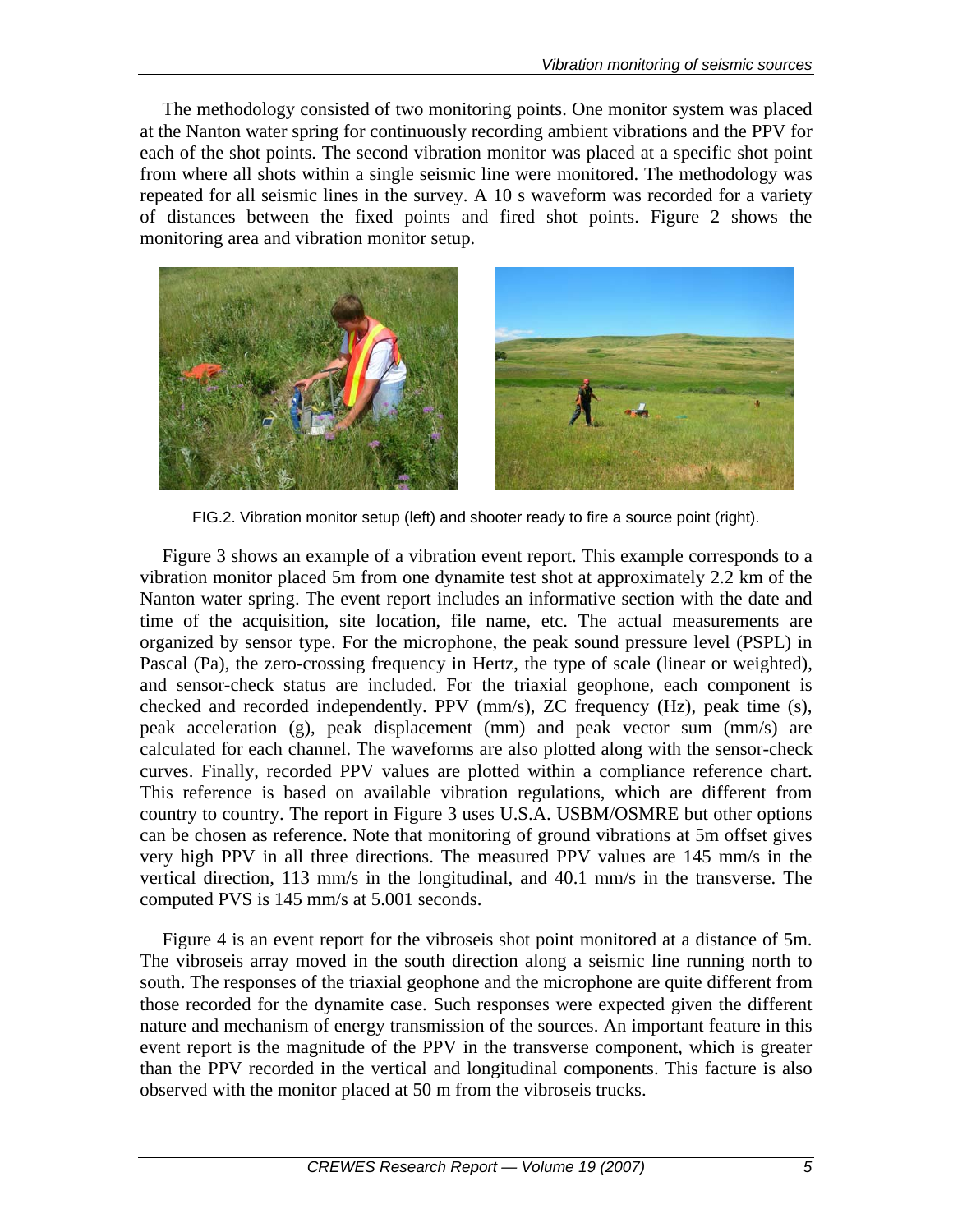Kalinski (2007) suggested that the use of distance as the only criterion for selecting monitoring points is an oversimplification of the PPV field associated with vibroseis arrays. In fact, during the Nanton monitoring program there was a suspected zone of constructive interference (see Figure 5). A vibration monitor placed on a gravel road at a distance of 50m from the vibroseis array recorded a PSPL of 30.5 Pa (123.66 dB) with 2.5Hz dominant frequency, which is larger than the PSPL recorded at 5m offset along the same road (i.e., 19 Pa or 119 dB with 2.88Hz dominant frequency). However, the 5m offset microphone may have been shielded by the truck. On the other hand, there may be some sort of constructive interference occurred near the vibration monitor placed at 50m. Certainly, events of this magnitude may cause some disturbance to nearby humans, even though the dominant frequencies are in the infrasound band (i.e., not audible by humans) when vibroseis trucks operate in urban environments. Coupling phenomena at the airearth interface provide a possible explanation for constructive interference. Air-coupled surface waves and ground-coupled airwaves may cause PPV or PSPL amplification as a result of resonance coupling at the air-earth interface. For further explanation on this phenomena please refer to Alcudia and Stewart (2007) in this research volume.

Figure 6 is an event report of a histogram recorded over 12.75 min at the water spring while shooting, with the closest dynamite shot at about 1.6 km. A histogram is computed by recording a number of time intervals. For each interval, the monitor calculates the maximum positive and negative peaks, the frequency of the largest peak, and one peak vector sum. For each channel, the maximum peak, its frequency, and the largest peak vector sum is calculated over the entire event. Figure 7 shows a histogram of natural vibrations recorded at the water spring few days before seismic activities started. Peak particle velocities in the vertical and longitudinal components are equal in both histograms despite they were recorded in different days. The PPV in the transverse component is slightly larger (i.e., 0.0794 mm/s) for the histogram of natural vibrations than the PPV for the histogram of shots (i.e., 0.0635 mm/s). This implies that ground vibrations induced by shooting did not reach the water spring. Moreover, peak sound pressure levels did increase a little while shooting, but this was largely attributable to other ambient vibrations. Therefore, the 1.6 km safe radius allowed seismic operations not to cause any potential damage to the water spring.

Time-frequency representations of the three ground motion components and the air vibration component induced by the vibroseis source were computed using the Gabor transform, a particular case of the windowed, short-time Fourier transform. This analysis revealed the harmonic distortion of the signals produced by the vibroseis source. The microphone output signal shows the fundamental frequency plus five high-order harmonics (see Figure 8). The ground motion signals show the fundamental frequency and only two high-order harmonics (see Figure 9, 10 and 11). For all cases, the highorder harmonics have low energy in comparison to the fundamental. However, the existence of harmonics in the recorded signals demonstrates that the transfer of energy from the vibrator to the earth is not perfect, and some of the energy is propagating as ground and air vibrations. Further analysis of the frequency harmonics may give additional information about the source-generated noise.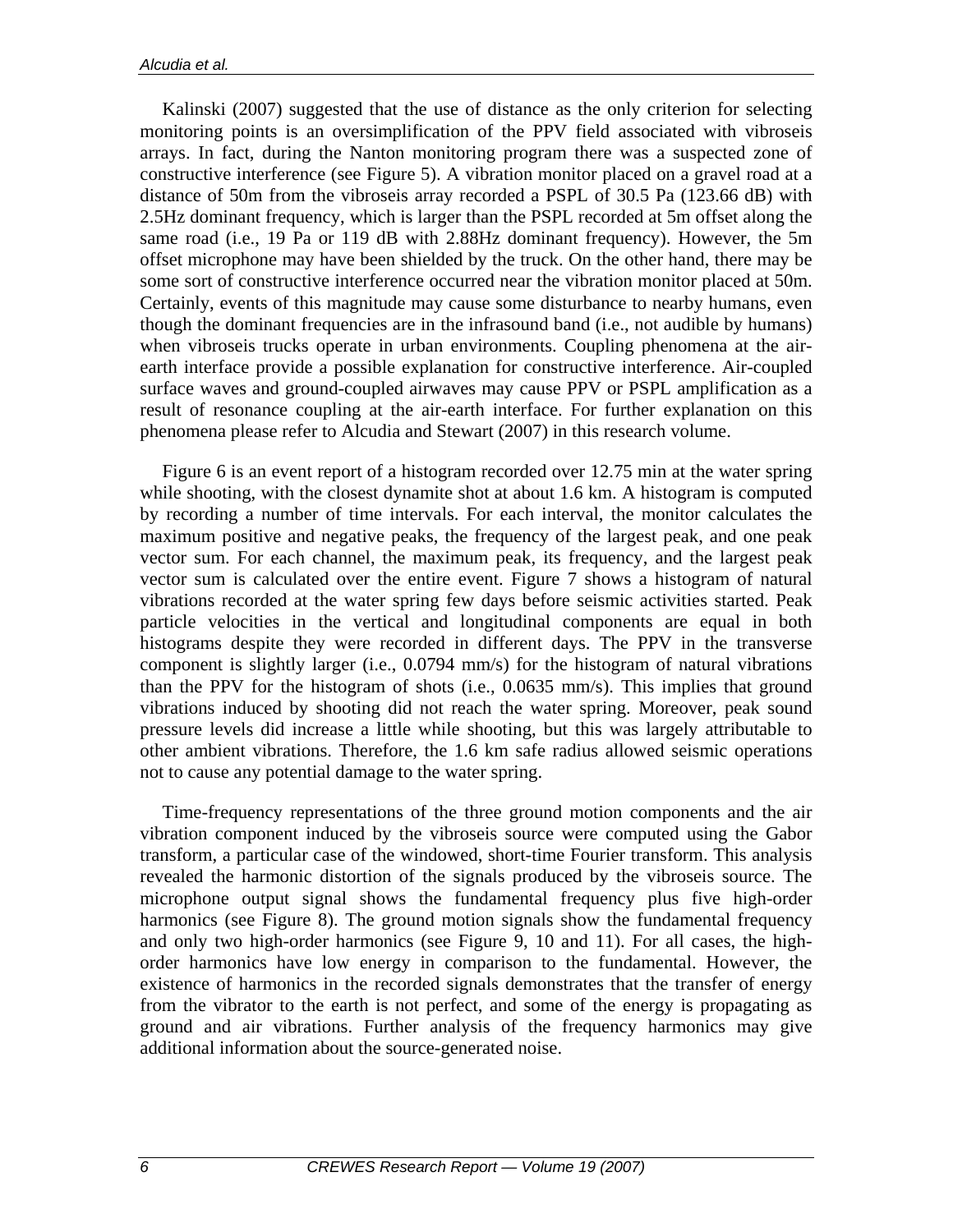#### **CONCLUSIONS**

Vibration monitoring of seismic sources can contribute to achieve sustainable development, in particular when seismic operations are undertaken over sensitive and restricted areas. The monitoring results suggest that three components of ground motion need to be measured, since the PPV in the longitudinal and transverse components could be larger than the PPV measured in the vertical direction. Vibration measurements are fairly simple and straightforward in terms of peak values of particle velocity and airoverpressure. However, waveform analysis of ground motion and air vibration may reveal some interesting features in the data.

#### **FUTURE RESEARCH**

It has been suggested by Kalinski (2007) that the use of multiple vibroseis trucks creates the potential for complex PPV fields around the trucks. There is plenty of room for research in source-generated noise characterization. Noise is undesirable in seismic records but noise propagating at the surface in the form of ground and air vibrations is also environmentally important and deserves more attention. For instance, prediction of peak particle velocity and air-overpressure for dynamite and vibroseis are considered for future research.

If we think of a vibration monitoring system as a dual-sensor approach for land acquisition, the idea of using pressure and velocity, or pressure and acceleration for noise suppression is quite interesting. It could also be used for ground response modeling and analysis.

## **ACKNOWLEDGEMENTS**

We would like to thank Compton Petroleum Corporation for providing the vibration monitoring data. A demo version of the Blasmate II software is available at the Instantel website, which generated the event reports presented in this paper. Hence, thanks to Instantel for such a facility. We would also like to thank CREWES sponsors and staff for their continuing support.

# **REFERENCES**

- Gupta, R.N., Roy, P.P., and Singh, B., 1988, Prediction of peak particle velocity and peak air pressure generated by buried explosion: International Journals of Mining and Geological Engineering, **6**, 15-26.
- Instantel, 2001, Blastmate III Operator Manual: Instantel, Inc.
- Kalinski, M.E., 2007, Effect of Vibroseis Arrays on Ground Vibrations: A numerical study: Journal of Environmental & Engineering Geophysics, **12**, 281-287.
- Oriard, L.L., 1994, Vibroseis operations in an urban environment: Bulletin of the Association of Engineering Geologists, **31**, 3, 343-366.
- Rappin, D., Faure, P., and Artzt, C., 2007, Determination of safety distances and source monitoring during land seismic acquisition: 77th Ann. Internat. Mtg., Soc. Expl. Geophys., Expanded Abstracts, 41- 42.
- Sharp, M.K., and Yule, D.E., 1998, Ground motion and air overpressure study: Shock and Vibration, **5**, 159-170/
- WorleyParsons Komex, 2007, Vibration monitoring of a seismic exploration program Nanton, Alberta: Report to Compton Petroleum Corporation by WorleyParsons Komex (Project C66790000), Sep. 6, 2007.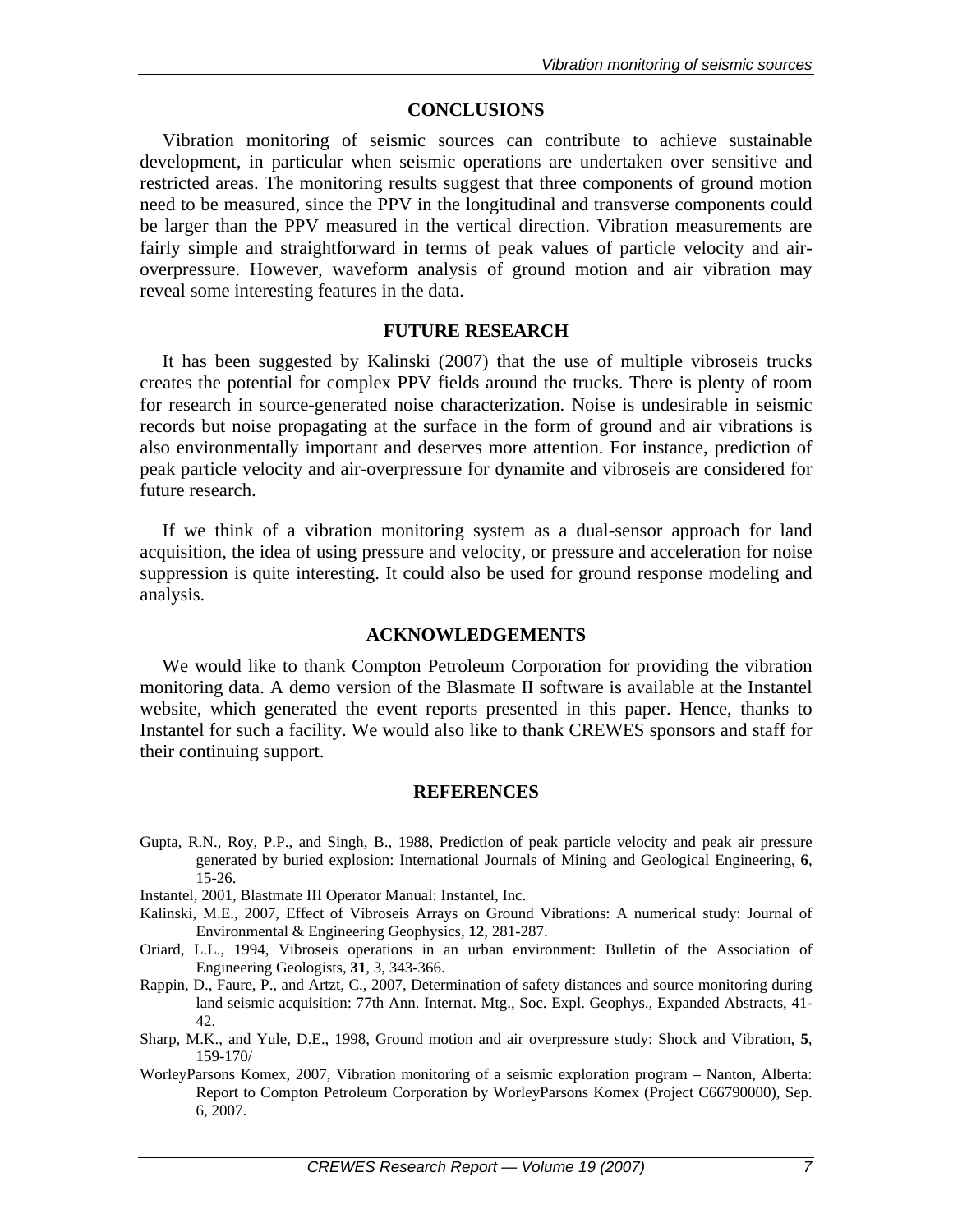

FIG. 3. Vibration and air-overpressure monitoring of dynamite shot. The vibration monitor system was located 5 m distance from the explosion. The PPV occurred at 5.001 s in the vertical component. The PSPL also occurred at the same time. The PPV in the horizontal components occurred at slightly later times being smaller than the vertical PPV. Note that the vibrations at such small distance reach threshold levels.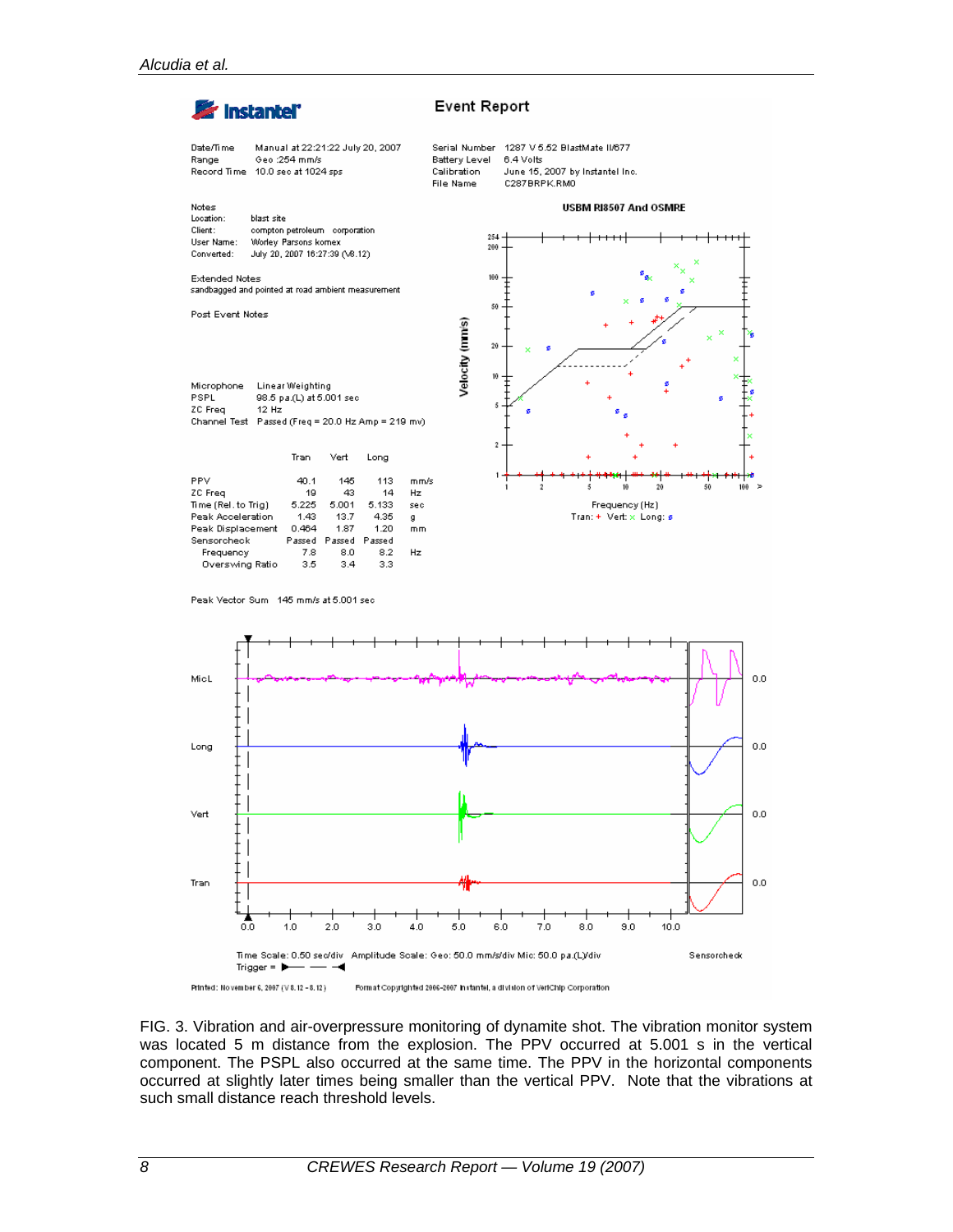

FIG. 4. Vibration and air-overpressure monitoring of vibroseis source. The vibration monitor system was located 5 m distance from the vibroseis array. The PPV occurred early in the transverse component, followed by the PPV on the longitudinal, and finally on the vertical. The PSPL was 19 Pa at 0.266 s. Note that none of the components reach a critical vibration level with respect to USBM and OSRME standards.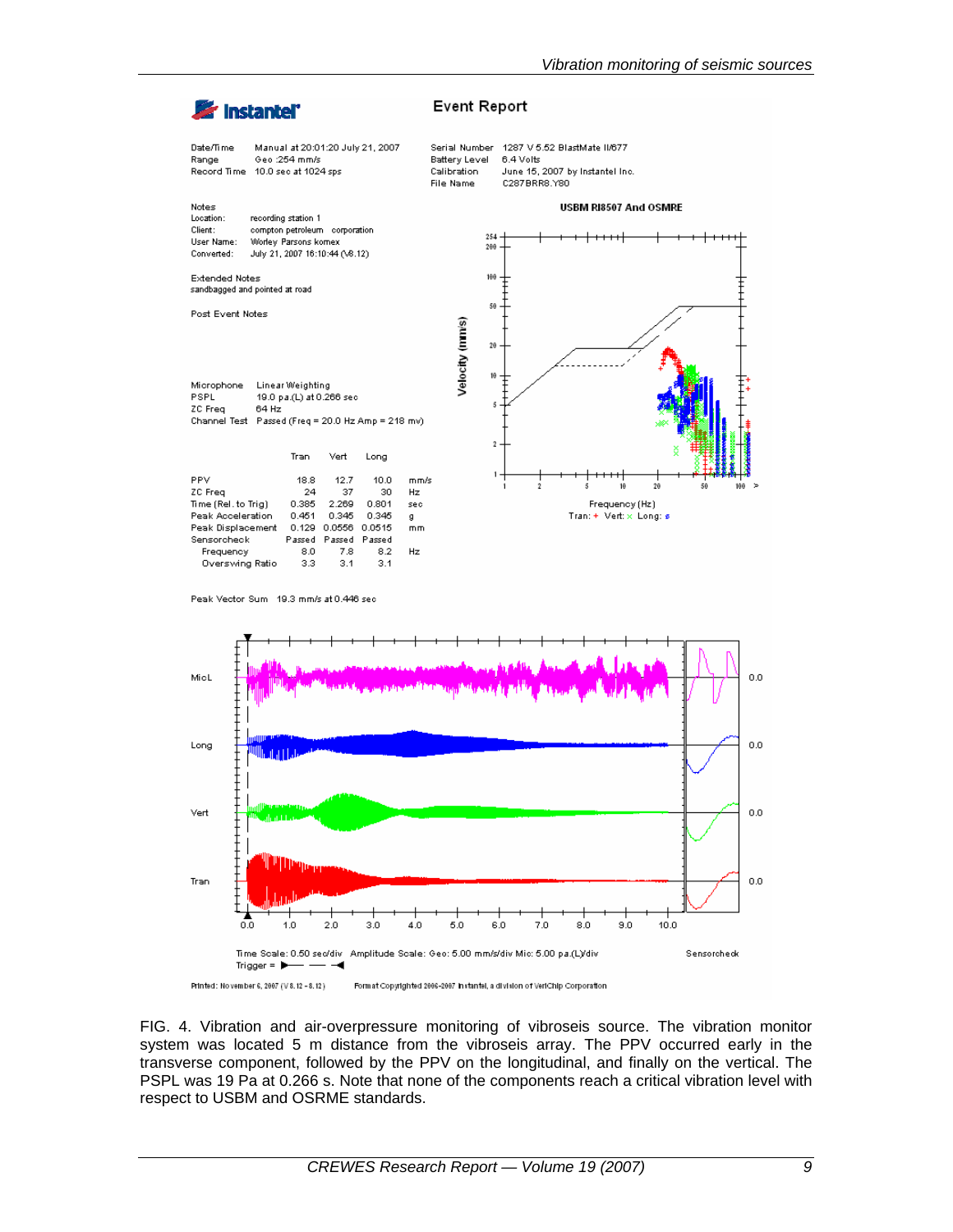

FIG. 5. Vibration and air-overpressure monitoring of vibroseis. The vibration monitor was located 50 m distance from the vibroseis array. PPV for the three components are very small. However, the PSPL was 30.5 Pa at 5.557s. Most interesting is the microphone waveform with dominant low-frequency content.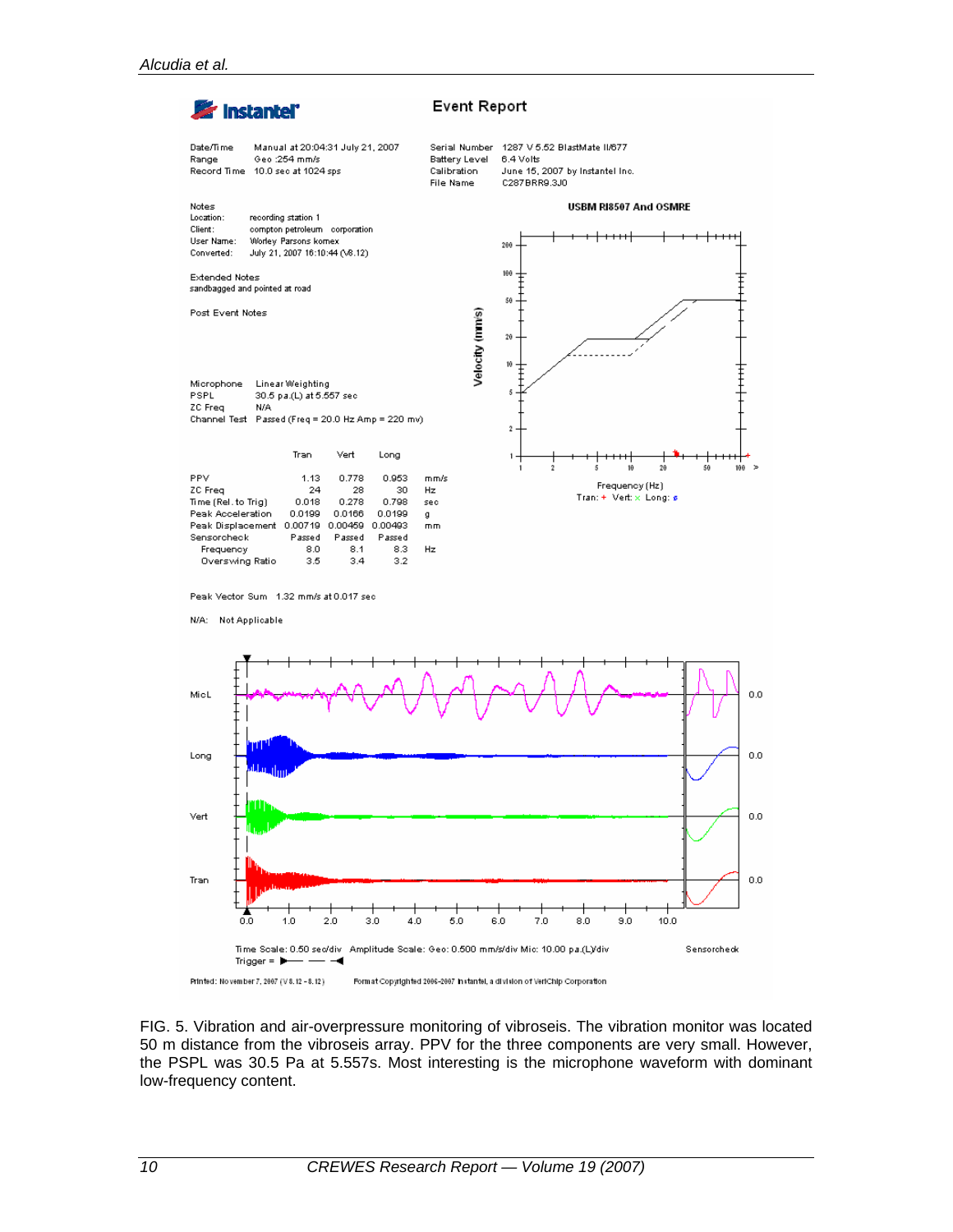

FIG. 6. Histogram recorded at the Nanton water spring for a series of dynamite shots. The nearest shot to the monitor station was at about 1.6 km.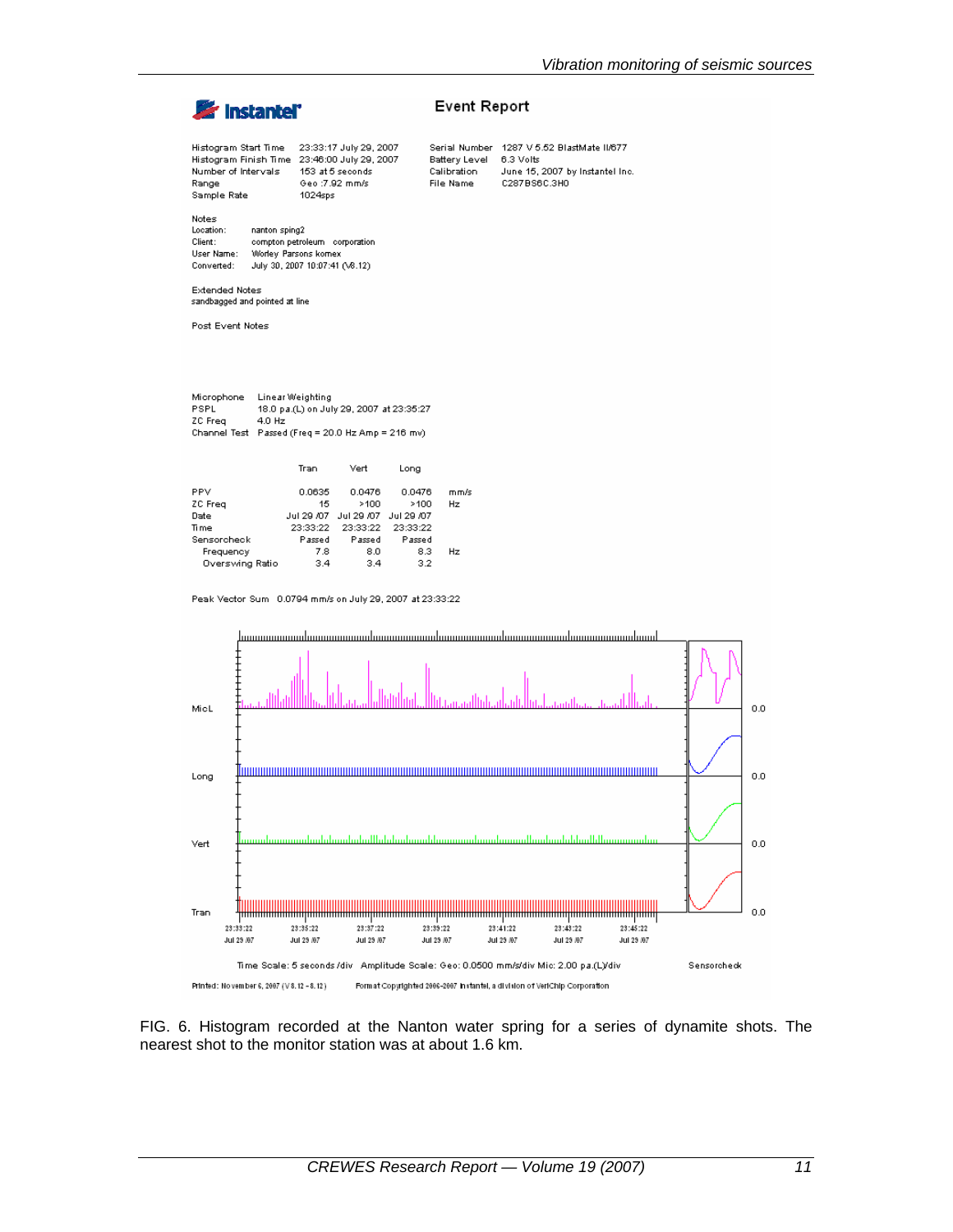

FIG. 7. Histogram of natural vibrations recorded at the Nanton water spring nine days before shooting.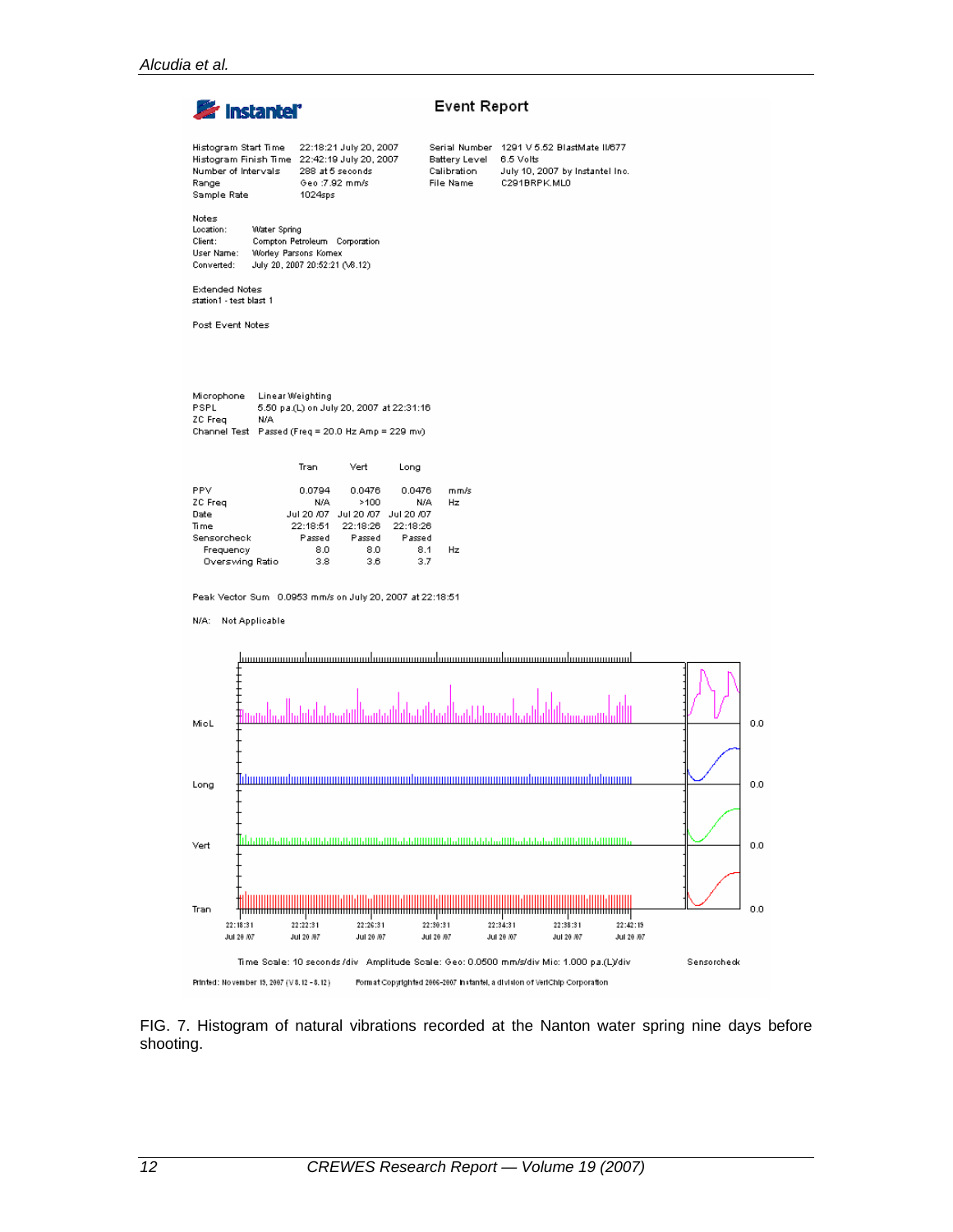

FIG. 8. a) Amplitude spectrum, b) Gabor transform in the time-frequency space, and c) time domain representation of the microphone record. Note that there exist high-order harmonics in the signal.



FIG. 9. a) Amplitude spectrum, b) Gabor transform in the time-frequency space, and c) time domain representation of the geophone vertical component. Note there are two high-order frequency harmonics.